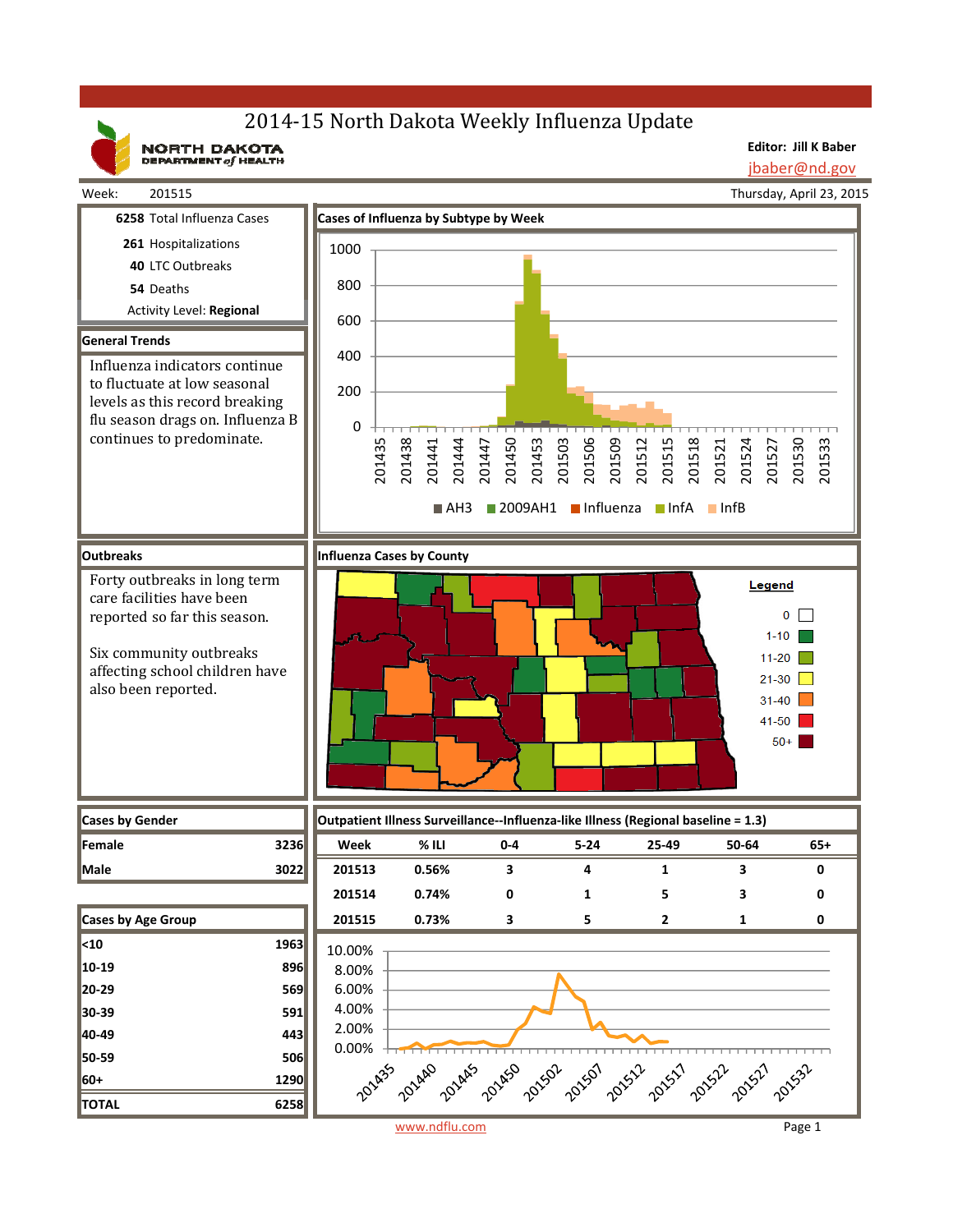## 2013‐14 North Dakota Weekly Influenza Update

**NORTH DAKOTA**<br>DEPARTMENT of HEALTH

#### Week: 201515





### Thursday, April 23, 2015 **North Dakota Syndromic Surveillance‐‐Influenza‐like Illness (ILI)**

The percent of visits for ILI this week in our syndromic surveillance system **decreased** to **0.40**% this week due to application issues. Syndromic surviellance data includes hospital and walk-in clinic data from facilities across North Dakota, as well as ND data we receive from the Department of Defense. 

#### **Sentinal Laboratory Surviellance**

Percent positivity of influenza testing at sentinel laboratories **increased** this week to **15.57**%. 

\*These data do not represent all laboratory results for influenza.



Percent positivity for RSV **increased** to 8.07% this week.

### **National Statistics:**

National influenza activity and surveillance information is available from the CDC FluView website at: http://www.cdc.gov/flu/weekly/, and is updated every Friday.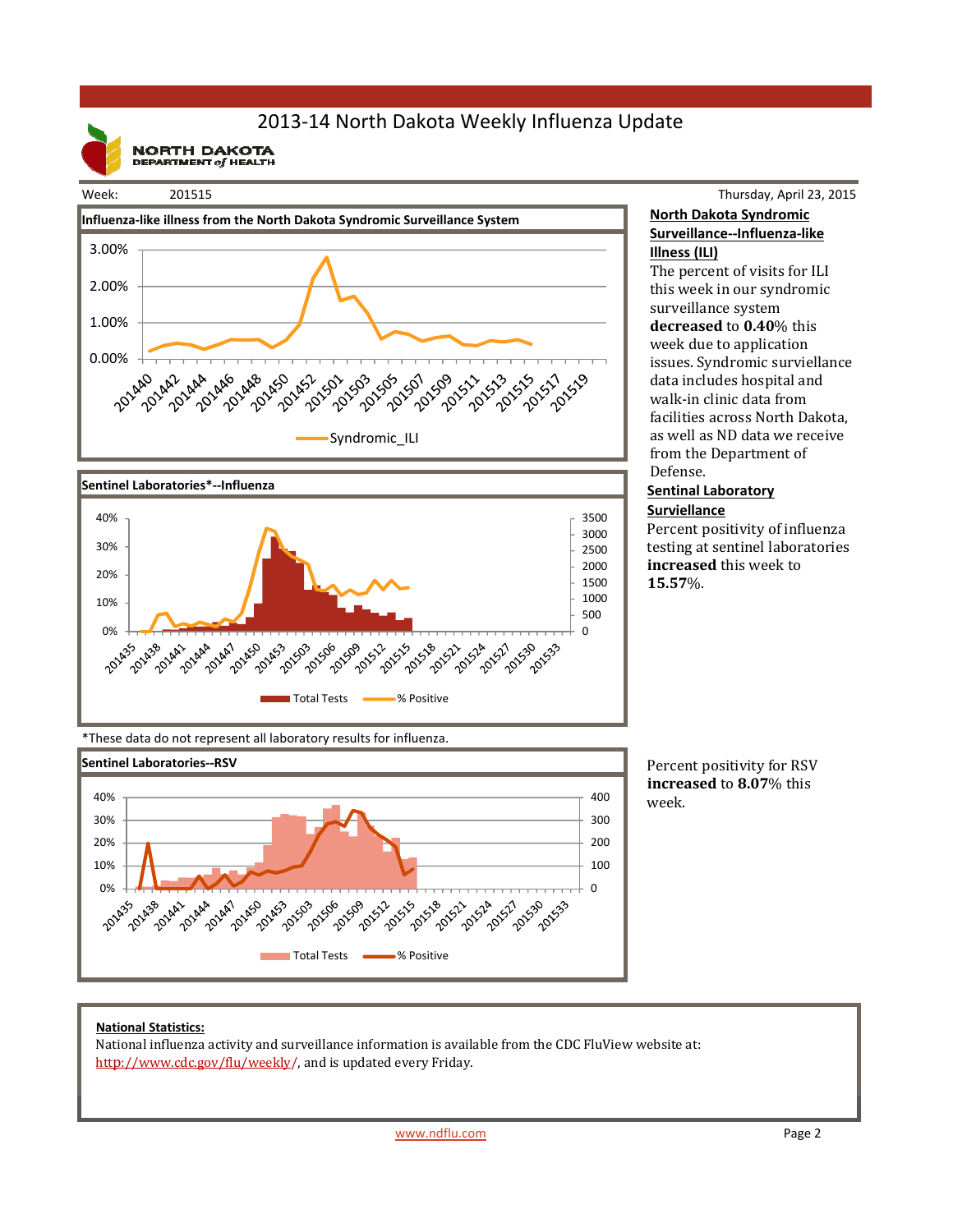## 2013‐14 North Dakota Weekly Influenza Update



**NORTH DAKOTA** DEPARTMENT  $of$  HEALTH